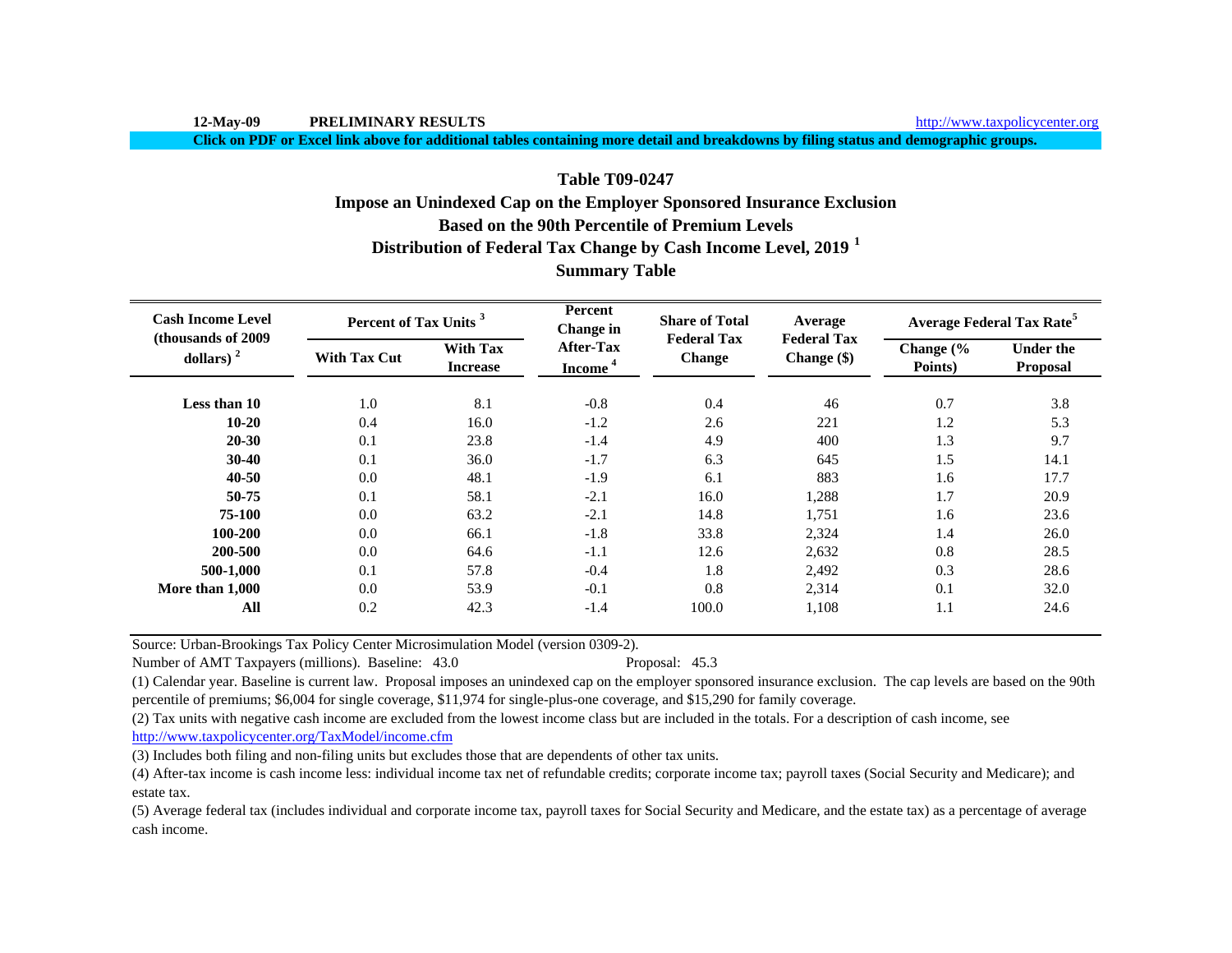# **Distribution of Federal Tax Change by Cash Income Level, 2019 1 Detail Table Table T09-0247Impose an Unindexed Cap on the Employer Sponsored Insurance Exclusion Based on the 90th Percentile of Premium Levels**

| <b>Cash Income Level</b><br>(thousands of 2009) | Percent of Tax Units <sup>3</sup> |                             | <b>Percent Change</b><br>in After-Tax | <b>Share of Total</b><br><b>Federal Tax</b> |                | <b>Average Federal Tax Change</b> | <b>Share of Federal Taxes</b> |                              | <b>Average Federal Tax Rate<sup>5</sup></b> |                       |
|-------------------------------------------------|-----------------------------------|-----------------------------|---------------------------------------|---------------------------------------------|----------------|-----------------------------------|-------------------------------|------------------------------|---------------------------------------------|-----------------------|
| dollars) $2$                                    | <b>With Tax Cut</b>               | With Tax<br><b>Increase</b> | Income <sup>*</sup>                   | <b>Change</b>                               | <b>Dollars</b> | Percent                           | Change (%<br>Points)          | <b>Under the</b><br>Proposal | Change (%<br>Points)                        | Under the<br>Proposal |
| Less than 10                                    | 1.0                               | 8.1                         | $-0.8$                                | 0.4                                         | 46             | 23.6                              | 0.0                           | 0.1                          | 0.7                                         | 3.8                   |
| $10 - 20$                                       | 0.4                               | 16.0                        | $-1.2$                                | 2.6                                         | 221            | 29.1                              | 0.1                           | 0.5                          | 1.2                                         | 5.3                   |
| $20 - 30$                                       | 0.1                               | 23.8                        | $-1.4$                                | 4.9                                         | 400            | 15.6                              | 0.2                           | 1.6                          | 1.3                                         | 9.7                   |
| 30-40                                           | 0.1                               | 36.0                        | $-1.7$                                | 6.3                                         | 645            | 11.9                              | 0.2                           | 2.6                          | 1.5                                         | 14.1                  |
| $40 - 50$                                       | 0.0                               | 48.1                        | $-1.9$                                | 6.1                                         | 883            | 10.0                              | 0.1                           | 3.0                          | 1.6                                         | 17.7                  |
| 50-75                                           | 0.1                               | 58.1                        | $-2.1$                                | 16.0                                        | 1,288          | 8.8                               | 0.3                           | 8.8                          | 1.7                                         | 20.9                  |
| 75-100                                          | 0.0                               | 63.2                        | $-2.1$                                | 14.8                                        | 1,751          | 7.5                               | 0.3                           | 9.5                          | 1.6                                         | 23.6                  |
| 100-200                                         | 0.0                               | 66.1                        | $-1.8$                                | 33.8                                        | 2,324          | 5.6                               | 0.3                           | 28.3                         | 1.4                                         | 26.0                  |
| 200-500                                         | 0.0                               | 64.6                        | $-1.1$                                | 12.6                                        | 2,632          | 2.7                               | $-0.4$                        | 21.1                         | 0.8                                         | 28.5                  |
| 500-1.000                                       | 0.1                               | 57.8                        | $-0.4$                                | 1.8                                         | 2.492          | 1.1                               | $-0.3$                        | 7.4                          | 0.3                                         | 28.6                  |
| More than 1,000                                 | 0.0                               | 53.9                        | $-0.1$                                | 0.8                                         | 2,314          | 0.2                               | $-0.8$                        | 17.0                         | 0.1                                         | 32.0                  |
| All                                             | 0.2                               | 42.3                        | $-1.4$                                | 100.0                                       | 1.108          | 4.7                               | 0.0                           | 100.0                        | 1.1                                         | 24.6                  |

#### **Baseline Distribution of Income and Federal Taxes by Cash Income Level, 2019 <sup>1</sup>**

| <b>Cash Income Level</b><br>(thousands of 2009) | Tax Units <sup>3</sup>       |                     | Average<br><b>Income</b> | Average<br><b>Federal Tax</b> | <b>Average After-</b>                | Average<br><b>Federal Tax</b> | <b>Share of Pre-</b><br><b>Tax Income</b> | <b>Share of Post-</b><br><b>Tax Income</b> | Share of<br><b>Federal Taxes</b> |
|-------------------------------------------------|------------------------------|---------------------|--------------------------|-------------------------------|--------------------------------------|-------------------------------|-------------------------------------------|--------------------------------------------|----------------------------------|
| dollars) $2$                                    | <b>Number</b><br>(thousands) | Percent of<br>Total | (Dollars)                | Burden<br>(Dollars)           | Tax Income <sup>4</sup><br>(Dollars) | Rate <sup>5</sup>             | Percent of<br>Total                       | Percent of<br>Total                        | Percent of<br>Total              |
| Less than 10                                    | 15,216                       | 8.9                 | 6,340                    | 196                           | 6,144                                | 3.1                           | 0.6                                       | 0.7                                        | 0.1                              |
| $10 - 20$                                       | 22,318                       | 13.0                | 18,629                   | 761                           | 17,868                               | 4.1                           | 2.4                                       | 3.0                                        | 0.4                              |
| 20-30                                           | 23,036                       | 13.5                | 30,736                   | 2,570                         | 28,166                               | 8.4                           | 4.1                                       | 4.9                                        | 1.5                              |
| 30-40                                           | 18,537                       | 10.8                | 42,822                   | 5,410                         | 37,411                               | 12.6                          | 4.6                                       | 5.2                                        | 2.5                              |
| 40-50                                           | 13,113                       | 7.7                 | 55,035                   | 8,868                         | 46,167                               | 16.1                          | 4.2                                       | 4.6                                        | 2.9                              |
| 50-75                                           | 23,535                       | 13.8                | 75,739                   | 14,562                        | 61,177                               | 19.2                          | 10.3                                      | 10.8                                       | 8.4                              |
| 75-100                                          | 16,057                       | 9.4                 | 106,668                  | 23,395                        | 83,272                               | 21.9                          | 9.9                                       | 10.1                                       | 9.2                              |
| 100-200                                         | 27,562                       | 16.1                | 168,288                  | 41,435                        | 126,853                              | 24.6                          | 26.7                                      | 26.3                                       | 28.0                             |
| 200-500                                         | 9.079                        | 5.3                 | 347,637                  | 96,589                        | 251,048                              | 27.8                          | 18.2                                      | 17.2                                       | 21.5                             |
| 500-1.000                                       | 1.336                        | 0.8                 | 831,071                  | 234,777                       | 596.294                              | 28.3                          | 6.4                                       | 6.0                                        | 7.7                              |
| More than 1,000                                 | 656                          | 0.4                 | 3.459.830                | 1.104.543                     | 2.355.287                            | 31.9                          | 13.1                                      | 11.6                                       | 17.8                             |
| All                                             | 171.212                      | 100.0               | 101,380                  | 23,804                        | 77,576                               | 23.5                          | 100.0                                     | 100.0                                      | 100.0                            |

Source: Urban-Brookings Tax Policy Center Microsimulation Model (version0309-2).

Number of AMT Taxpayers (millions). Baseline: 43.0

(1) Calendar year. Baseline is current law. Proposal imposes an unindexed cap on the employer sponsored insurance exclusion. The cap levels are based on the 90th percentile of premiums; \$6,004 for single coverage, \$11,974 for single-plus-one coverage, and \$15,290 for family coverage.

(2) Tax units with negative cash income are excluded from the lowest income class but are included in the totals. For a description of cash income, see

http://www.taxpolicycenter.org/TaxModel/income.cfm

(3) Includes both filing and non-filing units but excludes those that are dependents of other tax units.

(4) After-tax income is cash income less: individual income tax net of refundable credits; corporate income tax; payroll taxes (Social Security and Medicare); and estate tax.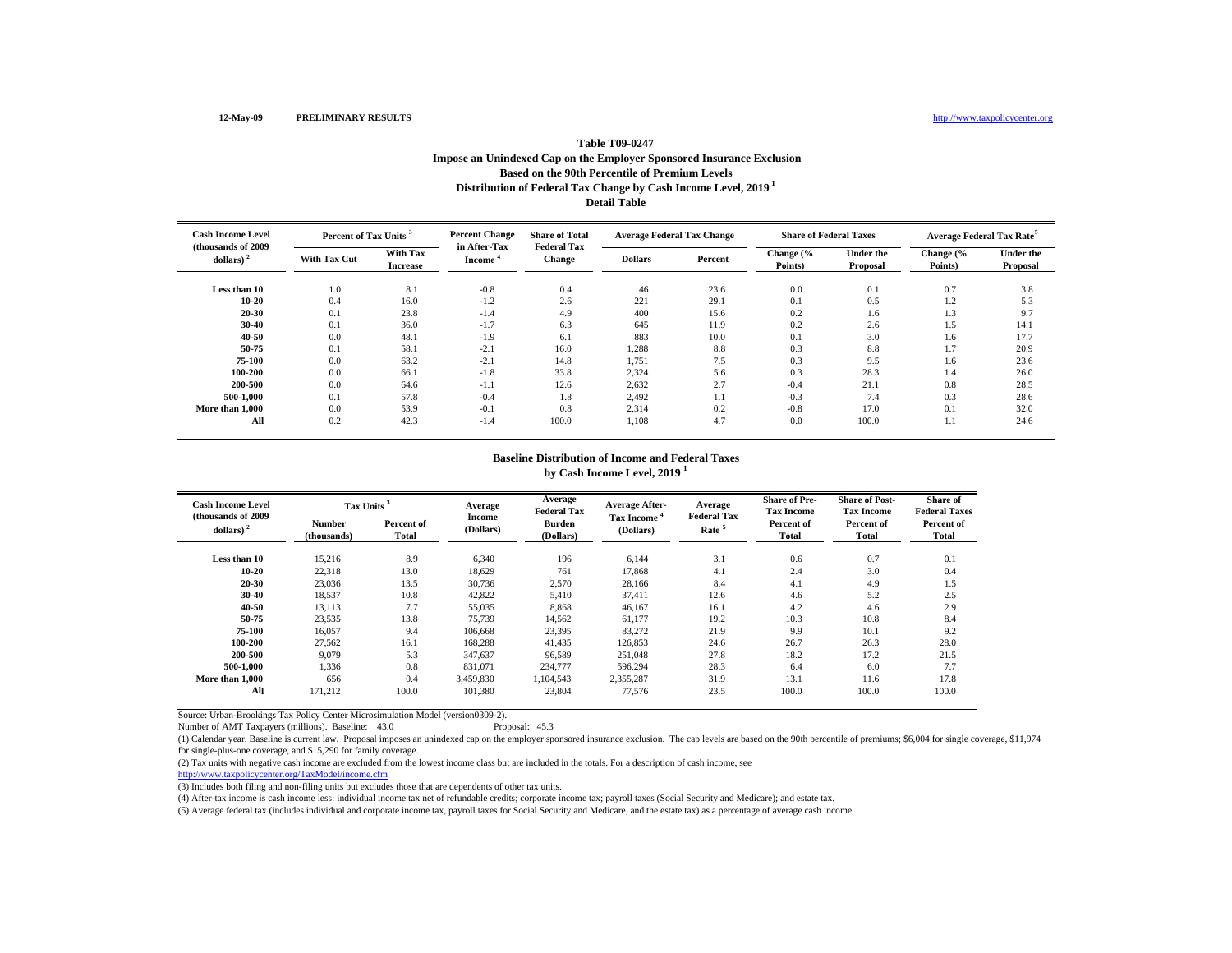## **Distribution of Federal Tax Change by Cash Income Level, 2019 <sup>1</sup> Detail Table - Single Tax Units Table T09-0247 Impose an Unindexed Cap on the Employer Sponsored Insurance Exclusion Based on the 90th Percentile of Premium Levels**

| <b>Cash Income Level</b><br>(thousands of 2009) |                     | Percent of Tax Units <sup>3</sup> |                                         | <b>Share of Total</b> | <b>Average Federal Tax Change</b><br><b>Federal Tax</b> |         |                      | <b>Share of Federal Taxes</b> | Average Federal Tax Rate <sup>5</sup> |                              |
|-------------------------------------------------|---------------------|-----------------------------------|-----------------------------------------|-----------------------|---------------------------------------------------------|---------|----------------------|-------------------------------|---------------------------------------|------------------------------|
| dollars) <sup>2</sup>                           | <b>With Tax Cut</b> | With Tax<br><b>Increase</b>       | <b>After-Tax</b><br>Income <sup>-</sup> | <b>Change</b>         | <b>Dollars</b>                                          | Percent | Change (%<br>Points) | <b>Under the</b><br>Proposal  | Change (%<br>Points)                  | <b>Under the</b><br>Proposal |
| Less than 10                                    | 0.2                 | 8.1                               | $-0.9$                                  | 1.6                   | 54                                                      | 14.0    | 0.0                  | 0.5                           | 0.8                                   | 6.9                          |
| $10 - 20$                                       | 0.0                 | 13.6                              | $-0.9$                                  | 5.6                   | 151                                                     | 9.9     | 0.1                  | 2.2                           | 0.8                                   | 9.1                          |
| 20-30                                           | 0.1                 | 21.0                              | $-0.9$                                  | 9.0                   | 246                                                     | 7.5     | 0.2                  | 4.5                           | 0.8                                   | 11.5                         |
| 30-40                                           | 0.1                 | 34.7                              | $-1.1$                                  | 10.5                  | 406                                                     | 6.7     | 0.2                  | 5.9                           | 1.0                                   | 15.2                         |
| 40-50                                           | 0.0                 | 48.8                              | $-1.5$                                  | 11.6                  | 690                                                     | 6.9     | 0.2                  | 6.3                           | 1.3                                   | 19.5                         |
| 50-75                                           | 0.0                 | 61.3                              | $-1.8$                                  | 29.2                  | 1,062                                                   | 6.3     | 0.4                  | 17.4                          | 1.4                                   | 24.0                         |
| 75-100                                          | 0.0                 | 60.7                              | $-1.4$                                  | 15.8                  | 1,094                                                   | 4.0     | 0.1                  | 14.4                          | 1.0                                   | 26.9                         |
| 100-200                                         | 0.0                 | 53.6                              | $-0.8$                                  | 13.7                  | 981                                                     | 2.2     | $-0.3$               | 22.5                          | 0.6                                   | 28.0                         |
| 200-500                                         | 0.0                 | 43.4                              | $-0.3$                                  | 2.5                   | 768                                                     | 0.7     | $-0.3$               | 12.0                          | 0.2                                   | 29.7                         |
| 500-1.000                                       | 0.0                 | 37.5                              | $-0.1$                                  | 0.3                   | 688                                                     | 0.3     | $-0.1$               | 4.3                           | 0.1                                   | 30.1                         |
| More than 1,000                                 | 0.0                 | 32.3                              | 0.0                                     | 0.2                   | 618                                                     | 0.1     | $-0.4$               | 10.1                          | 0.0                                   | 35.0                         |
| All                                             | 0.1                 | 32.5                              | $-1.1$                                  | 100.0                 | 484                                                     | 3.6     | 0.0                  | 100.0                         | 0.8                                   | 23.3                         |

## **Baseline Distribution of Income and Federal Taxes by Cash Income Level, 2019 <sup>1</sup>**

| <b>Cash Income Level</b> | Tax Units <sup>3</sup><br>(thousands of 2009) |                     | Average<br>Average<br><b>Federal Tax</b> |                     | <b>Average After-</b>                | Average<br><b>Federal Tax</b>                   | <b>Share of Pre-</b><br><b>Tax Income</b> | <b>Share of Post-</b><br><b>Tax Income</b> | <b>Share of</b><br><b>Federal Taxes</b> |
|--------------------------|-----------------------------------------------|---------------------|------------------------------------------|---------------------|--------------------------------------|-------------------------------------------------|-------------------------------------------|--------------------------------------------|-----------------------------------------|
| dollars) <sup>2</sup>    | <b>Number</b><br>(thousands)                  | Percent of<br>Total | Income<br>(Dollars)                      | Burden<br>(Dollars) | Tax Income <sup>*</sup><br>(Dollars) | Percent of<br>Rate <sup>5</sup><br><b>Total</b> |                                           | Percent of<br>Total                        | Percent of<br><b>Total</b>              |
| Less than 10             | 10.898                                        | 14.2                | 6,340                                    | 382                 | 5,958                                | 6.0                                             | 1.5                                       | 1.8                                        | 0.4                                     |
| 10-20                    | 13,747                                        | 17.9                | 18,508                                   | 1,524               | 16,984                               | 8.2                                             | 5.6                                       | 6.6                                        | 2.1                                     |
| 20-30                    | 13,575                                        | 17.7                | 30,687                                   | 3,269               | 27.418                               | 10.7                                            | 9.2                                       | 10.6                                       | 4.4                                     |
| 30-40                    | 9,599                                         | 12.5                | 42,672                                   | 6,076               | 36,596                               | 14.2                                            | 9.0                                       | 10.0                                       | 5.7                                     |
| 40-50                    | 6,219                                         | 8.1                 | 55,020                                   | 10,019              | 45,000                               | 18.2                                            | 7.5                                       | 8.0                                        | 6.1                                     |
| 50-75                    | 10,179                                        | 13.3                | 75,275                                   | 16,989              | 58,286                               | 22.6                                            | 16.9                                      | 16.9                                       | 17.0                                    |
| 75-100                   | 5.356                                         | 7.0                 | 105,607                                  | 27.328              | 78.279                               | 25.9                                            | 12.5                                      | 11.9                                       | 14.4                                    |
| 100-200                  | 5,192                                         | 6.8                 | 163,607                                  | 44,849              | 118.758                              | 27.4                                            | 18.7                                      | 17.5                                       | 22.8                                    |
| 200-500                  | 1,217                                         | 1.6                 | 350,420                                  | 103,194             | 247,226                              | 29.5                                            | 9.4                                       | 8.5                                        | 12.3                                    |
| 500-1.000                | 184                                           | 0.2                 | 811,418                                  | 243,358             | 568,061                              | 30.0                                            | 3.3                                       | 3.0                                        | 4.4                                     |
| More than 1,000          | 89                                            | 0.1                 | 3,403,318                                | 1,190,280           | 2,213,038                            | 35.0                                            | 6.7                                       | 5.6                                        | 10.4                                    |
| All                      | 76.642                                        | 100.0               | 59,235                                   | 13,309              | 45.926                               | 22.5                                            | 100.0                                     | 100.0                                      | 100.0                                   |

Source: Urban-Brookings Tax Policy Center Microsimulation Model (version0309-2).

(1) Calendar year. Baseline is current law. Proposal imposes an unindexed cap on the employer sponsored insurance exclusion. The cap levels are based on the 90th percentile of premiums; \$6,004 for single coverage, \$11,974 for single-plus-one coverage, and \$15,290 for family coverage.

(2) Tax units with negative cash income are excluded from the lowest income class but are included in the totals. For a description of cash income, see

http://www.taxpolicycenter.org/TaxModel/income.cfm

(3) Includes both filing and non-filing units but excludes those that are dependents of other tax units.

(4) After-tax income is cash income less: individual income tax net of refundable credits; corporate income tax; payroll taxes (Social Security and Medicare); and estate tax.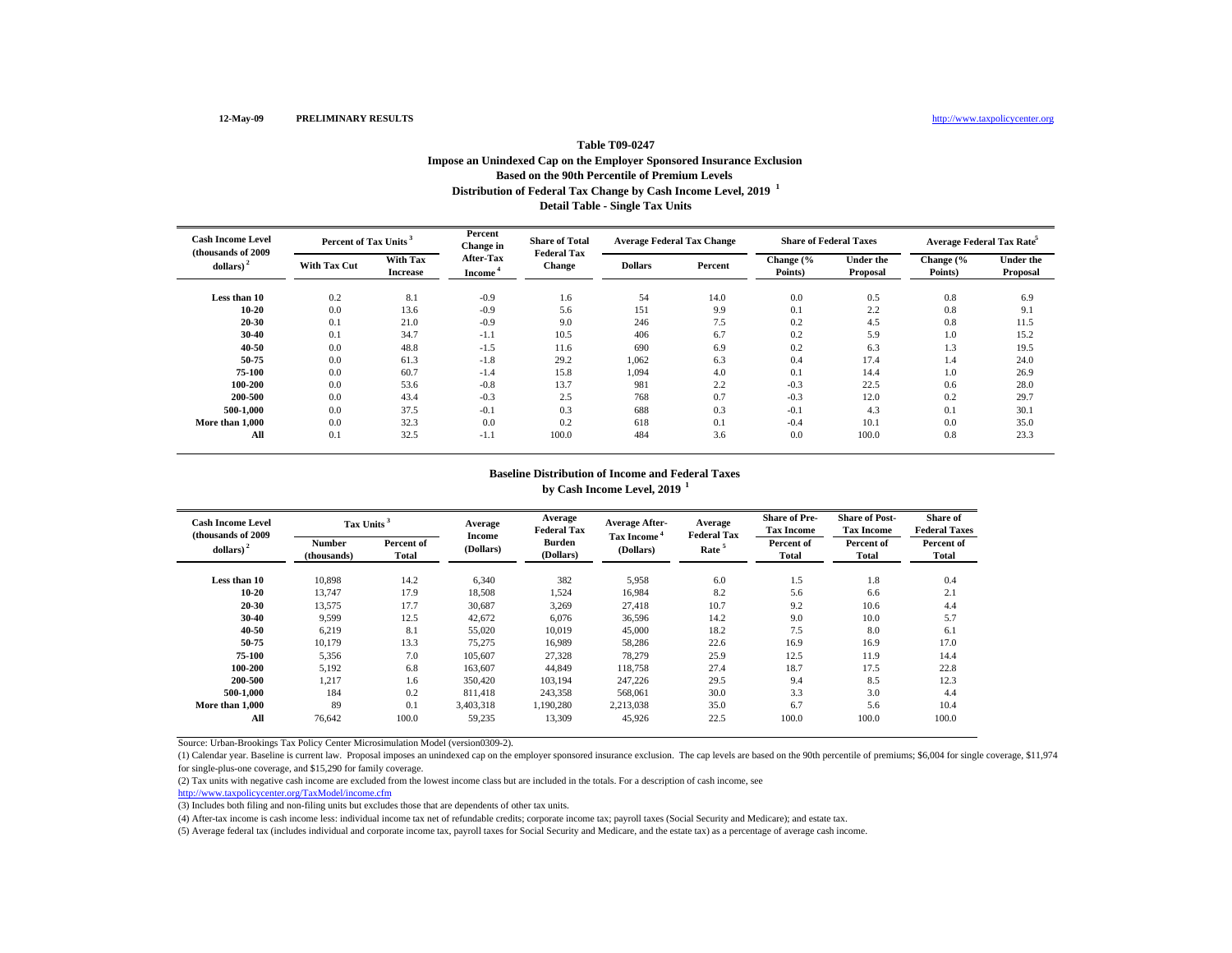## **Distribution of Federal Tax Change by Cash Income Level, 2019 <sup>1</sup> Detail Table - Married Tax Units Filing Jointly Table T09-0247 Impose an Unindexed Cap on the Employer Sponsored Insurance Exclusion Based on the 90th Percentile of Premium Levels**

| <b>Cash Income Level</b>           | Percent of Tax Units <sup>3</sup><br>(thousands of 2009) |                             | Percent<br>Change in                    | <b>Share of Total</b>               |                | <b>Average Federal Tax Change</b> | <b>Share of Federal Taxes</b> |                              | Average Federal Tax Rate <sup>5</sup> |                              |
|------------------------------------|----------------------------------------------------------|-----------------------------|-----------------------------------------|-------------------------------------|----------------|-----------------------------------|-------------------------------|------------------------------|---------------------------------------|------------------------------|
| $\leftdollars\right>$ <sup>2</sup> | <b>With Tax Cut</b>                                      | With Tax<br><b>Increase</b> | <b>After-Tax</b><br>Income <sup>®</sup> | <b>Federal Tax</b><br><b>Change</b> | <b>Dollars</b> | Percent                           | Change (%<br>Points)          | <b>Under the</b><br>Proposal | Change (%<br>Points)                  | <b>Under the</b><br>Proposal |
| Less than 10                       | 3.7                                                      | 12.6                        | $-0.9$                                  | 0.1                                 | 44             | 24.2                              | 0.0                           | 0.0                          | 0.8                                   | 4.3                          |
| $10 - 20$                          | 1.1                                                      | 22.0                        | $-2.0$                                  | 0.9                                 | 371            | 105.5                             | 0.0                           | 0.1                          | 2.0                                   | 3.8                          |
| 20-30                              | 0.1                                                      | 25.2                        | $-1.9$                                  | 1.9                                 | 544            | 30.2                              | 0.1                           | 0.4                          | 1.8                                   | 7.6                          |
| 30-40                              | 0.1                                                      | 29.4                        | $-1.7$                                  | 2.3                                 | 670            | 16.9                              | 0.1                           | 0.7                          | 1.6                                   | 10.8                         |
| 40-50                              | 0.1                                                      | 37.9                        | $-1.8$                                  | 2.5                                 | 860            | 13.5                              | 0.1                           | 0.9                          | 1.6                                   | 13.1                         |
| 50-75                              | 0.1                                                      | 52.2                        | $-2.2$                                  | 9.6                                 | 1,416          | 12.7                              | 0.3                           | 3.7                          | 1.9                                   | 16.5                         |
| 75-100                             | 0.1                                                      | 64.5                        | $-2.5$                                  | 14.8                                | 2,170          | 10.6                              | 0.4                           | 6.7                          | 2.0                                   | 21.0                         |
| 100-200                            | 0.0                                                      | 69.7                        | $-2.1$                                  | 45.7                                | 2,721          | 6.7                               | 0.7                           | 31.4                         | 1.6                                   | 25.4                         |
| 200-500                            | 0.0                                                      | 68.7                        | $-1.2$                                  | 18.4                                | 2,973          | 3.1                               | $-0.4$                        | 26.3                         | 0.9                                   | 28.4                         |
| 500-1.000                          | 0.1                                                      | 61.6                        | $-0.5$                                  | 2.6                                 | 2,829          | 1.2                               | $-0.3$                        | 9.2                          | 0.3                                   | 28.4                         |
| More than 1,000                    | 0.0                                                      | 58.2                        | $-0.1$                                  | 1.2                                 | 2,634          | 0.3                               | $-0.9$                        | 20.5                         | 0.1                                   | 31.5                         |
| All                                | 0.2                                                      | 54.7                        | $-1.5$                                  | 100.0                               | 1,920          | 4.5                               | 0.0                           | 100.0                        | 1.1                                   | 25.8                         |

#### **Baseline Distribution of Income and Federal Taxes by Cash Income Level, 2019 <sup>1</sup>**

| <b>Cash Income Level</b> | Tax Units <sup>3</sup><br>(thousands of 2009) |            | Average<br>Average<br><b>Federal Tax</b> |           | <b>Average After-</b><br>Tax Income <sup>4</sup> | Average<br><b>Federal Tax</b> | <b>Share of Pre-</b><br><b>Tax Income</b> | <b>Share of Post-</b><br><b>Tax Income</b> | <b>Share of</b><br><b>Federal Taxes</b> |
|--------------------------|-----------------------------------------------|------------|------------------------------------------|-----------|--------------------------------------------------|-------------------------------|-------------------------------------------|--------------------------------------------|-----------------------------------------|
| dollars) <sup>2</sup>    | Number                                        | Percent of | Income                                   | Burden    | Rate <sup>5</sup>                                |                               | Percent of                                | Percent of                                 | Percent of                              |
|                          | (thousands)                                   | Total      | (Dollars)                                | (Dollars) | (Dollars)                                        |                               | Total                                     | Total                                      | Total                                   |
| Less than 10             | 2,017                                         | 3.2        | 5,266                                    | 182       | 5,084                                            | 3.5                           | 0.1                                       | 0.1                                        | 0.0                                     |
| 10-20                    | 3,019                                         | 4.7        | 18,993                                   | 352       | 18,642                                           | 1.9                           | 0.5                                       | 0.7                                        | 0.0                                     |
| 20-30                    | 4,259                                         | 6.7        | 30,922                                   | 1,804     | 29.117                                           | 5.8                           | 1.2                                       | 1.5                                        | 0.3                                     |
| 30-40                    | 4,182                                         | 6.6        | 43,101                                   | 3,967     | 39,134                                           | 9.2                           | 1.6                                       | 2.0                                        | 0.6                                     |
| 40-50                    | 3,579                                         | 5.6        | 55,177                                   | 6,370     | 48,807                                           | 11.5                          | 1.8                                       | 2.1                                        | 0.8                                     |
| 50-75                    | 8,282                                         | 13.0       | 76,619                                   | 11,200    | 65,419                                           | 14.6                          | 5.8                                       | 6.5                                        | 3.4                                     |
| 75-100                   | 8.356                                         | 13.1       | 107.732                                  | 20.491    | 87.240                                           | 19.0                          | 8.2                                       | 8.8                                        | 6.3                                     |
| 100-200                  | 20.595                                        | 32.3       | 170,416                                  | 40.598    | 129.818                                          | 23.8                          | 31.9                                      | 32.3                                       | 30.8                                    |
| 200-500                  | 7,584                                         | 11.9       | 346,930                                  | 95,560    | 251,369                                          | 27.5                          | 23.9                                      | 23.0                                       | 26.7                                    |
| 500-1.000                | 1,106                                         | 1.7        | 834,311                                  | 233,855   | 600,456                                          | 28.0                          | 8.4                                       | 8.0                                        | 9.5                                     |
| More than 1.000          | 542                                           | 0.9        | 3,418,069                                | 1,073,709 | 2,344,360                                        | 31.4                          | 16.8                                      | 15.3                                       | 21.4                                    |
| All                      | 63.816                                        | 100.0      | 172,338                                  | 42,570    | 129.769                                          | 24.7                          | 100.0                                     | 100.0                                      | 100.0                                   |

Source: Urban-Brookings Tax Policy Center Microsimulation Model (version0309-2).

(1) Calendar year. Baseline is current law. Proposal imposes an unindexed cap on the employer sponsored insurance exclusion. The cap levels are based on the 90th percentile of premiums; \$6,004 for single coverage, \$11,974 for single-plus-one coverage, and \$15,290 for family coverage.

(2) Tax units with negative cash income are excluded from the lowest income class but are included in the totals. For a description of cash income, see

http://www.taxpolicycenter.org/TaxModel/income.cfm

(3) Includes both filing and non-filing units but excludes those that are dependents of other tax units.

(4) After-tax income is cash income less: individual income tax net of refundable credits; corporate income tax; payroll taxes (Social Security and Medicare); and estate tax.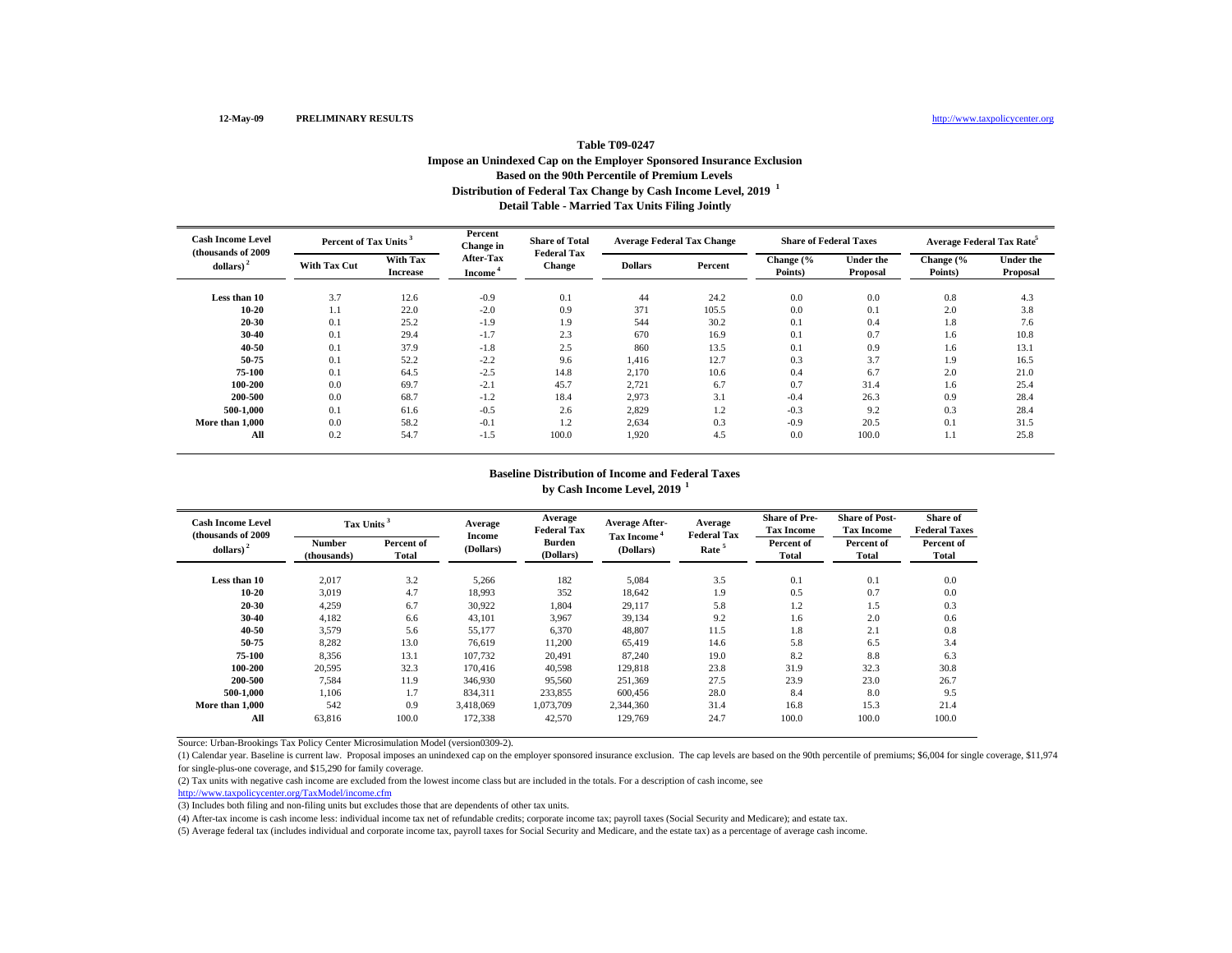## **Distribution of Federal Tax Change by Cash Income Level, 2019 <sup>1</sup> Detail Table - Head of Household Tax UnitsTable T09-0247 Impose an Unindexed Cap on the Employer Sponsored Insurance Exclusion Based on the 90th Percentile of Premium Levels**

| <b>Cash Income Level</b><br>(thousands of 2009) |                     | Percent of Tax Units <sup>3</sup> |                     | <b>Share of Total</b><br><b>Federal Tax</b> |                | <b>Average Federal Tax Change</b> | <b>Share of Federal Taxes</b> |                              | Average Federal Tax Rate <sup>5</sup> |                              |  |
|-------------------------------------------------|---------------------|-----------------------------------|---------------------|---------------------------------------------|----------------|-----------------------------------|-------------------------------|------------------------------|---------------------------------------|------------------------------|--|
| dollars) <sup>2</sup>                           | <b>With Tax Cut</b> | With Tax<br><b>Increase</b>       | After-Tax<br>Income | <b>Change</b>                               | <b>Dollars</b> | Percent                           | Change (%<br>Points)          | <b>Under the</b><br>Proposal | Change (%<br>Points)                  | <b>Under the</b><br>Proposal |  |
| Less than 10                                    | 2.4                 | 3.5                               | $-0.1$              | 0.0                                         |                | $-0.6$                            | 0.1                           | $-0.6$                       | 0.1                                   | $-10.0$                      |  |
| $10 - 20$                                       | 0.9                 | 17.4                              | $-1.5$              | 5.9                                         | 291            | $-27.3$                           | 0.7                           | $-1.4$                       | 1.6                                   | $-4.1$                       |  |
| 20-30                                           | 0.2                 | 28.9                              | $-2.3$              | 12.8                                        | 673            | 58.8                              | 1.0                           | 3.1                          | 2.2                                   | 5.9                          |  |
| 30-40                                           | 0.0                 | 43.5                              | $-2.9$              | 18.7                                        | 1,087          | 21.1                              | 0.9                           | 9.5                          | 2.5                                   | 14.5                         |  |
| 40-50                                           | 0.1                 | 56.9                              | $-2.6$              | 13.9                                        | 1,209          | 13.4                              | 0.3                           | 10.4                         | 2.2                                   | 18.7                         |  |
| 50-75                                           | 0.2                 | 61.4                              | $-2.5$              | 25.6                                        | 1,476          | 10.0                              | 0.1                           | 25.0                         | 2.0                                   | 21.7                         |  |
| 75-100                                          | 0.0                 | 64.3                              | $-2.1$              | 12.9                                        | 1,663          | 6.9                               | $-0.5$                        | 17.8                         | 1.6                                   | 24.7                         |  |
| 100-200                                         | 0.0                 | 60.1                              | $-1.3$              | 9.0                                         | 1,541          | 3.8                               | $-1.2$                        | 21.7                         | 1.0                                   | 26.7                         |  |
| 200-500                                         | 0.0                 | 42.2                              | $-0.5$              | 0.9                                         | 1,153          | 1.2                               | $-0.6$                        | 6.8                          | 0.3                                   | 27.1                         |  |
| 500-1.000                                       | 0.0                 | 47.4                              | $-0.2$              | 0.2                                         | 1,280          | 0.6                               | $-0.2$                        | 2.4                          | 0.2                                   | 25.9                         |  |
| More than 1,000                                 | 0.0                 | 34.7                              | $-0.1$              | 0.1                                         | 1,141          | 0.1                               | $-0.5$                        | 5.2                          | 0.0                                   | 32.4                         |  |
| All                                             | 0.4                 | 39.5                              | $-2.0$              | 100.0                                       | 921            | 9.7                               | 0.0                           | 100.0                        | 1.7                                   | 18.9                         |  |

## **Baseline Distribution of Income and Federal Taxes by Cash Income Level, 2019 <sup>1</sup>**

| <b>Cash Income Level</b> | Tax Units <sup>3</sup><br>(thousands of 2009) |                     | Average             | Average<br><b>Federal Tax</b> | <b>Average After-</b>                                     | Average<br><b>Federal Tax</b> | <b>Share of Pre-</b><br><b>Tax Income</b> | <b>Share of Post-</b><br><b>Tax Income</b> | <b>Share of</b><br><b>Federal Taxes</b> |
|--------------------------|-----------------------------------------------|---------------------|---------------------|-------------------------------|-----------------------------------------------------------|-------------------------------|-------------------------------------------|--------------------------------------------|-----------------------------------------|
| dollars) <sup>2</sup>    | <b>Number</b><br>(thousands)                  | Percent of<br>Total | Income<br>(Dollars) | Burden<br>(Dollars)           | Tax Income <sup>*</sup><br>Rate <sup>5</sup><br>(Dollars) |                               | Percent of<br><b>Total</b>                | Percent of<br>Total                        | Percent of<br><b>Total</b>              |
| Less than 10             | 2,183                                         | 7.7                 | 7,344               | $-741$                        | 8,085                                                     | $-10.1$                       | 1.0                                       | 1.4                                        | $-0.6$                                  |
| 10-20                    | 5,310                                         | 18.8                | 18,744              | $-1,064$                      | 19,808                                                    | $-5.7$                        | 6.4                                       | 8.2                                        | $-2.1$                                  |
| 20-30                    | 4,952                                         | 17.5                | 30,697              | 1,146                         | 29,551                                                    | 3.7                           | 9.8                                       | 11.3                                       | 2.1                                     |
| 30-40                    | 4,473                                         | 15.8                | 42,878              | 5,148                         | 37,731                                                    | 12.0                          | 12.3                                      | 13.1                                       | 8.6                                     |
| 40-50                    | 2,986                                         | 10.6                | 54,861              | 9,060                         | 45,802                                                    | 16.5                          | 10.5                                      | 10.6                                       | 10.1                                    |
| 50-75                    | 4,521                                         | 16.0                | 75,156              | 14,805                        | 60,351                                                    | 19.7                          | 21.8                                      | 21.1                                       | 25.0                                    |
| 75-100                   | 2.018                                         | 7.1                 | 105.144             | 24,288                        | 80.856                                                    | 23.1                          | 13.6                                      | 12.6                                       | 18.3                                    |
| 100-200                  | 1.518                                         | 5.4                 | 157,302             | 40.516                        | 116.786                                                   | 25.8                          | 15.3                                      | 13.7                                       | 23.0                                    |
| 200-500                  | 208                                           | 0.7                 | 353,325             | 94,701                        | 258,624                                                   | 26.8                          | 4.7                                       | 4.2                                        | 7.4                                     |
| 500-1.000                | 32                                            | 0.1                 | 832,114             | 214,208                       | 617,907                                                   | 25.7                          | 1.7                                       | 1.6                                        | 2.6                                     |
| More than 1,000          | 14                                            | 0.1                 | 3,377,088           | 1,094,351                     | 2,282,736                                                 | 32.4                          | 3.0                                       | 2.5                                        | 5.7                                     |
| All                      | 28,273                                        | 100.0               | 55,137              | 9.476                         | 45.661                                                    | 17.2                          | 100.0                                     | 100.0                                      | 100.0                                   |

Source: Urban-Brookings Tax Policy Center Microsimulation Model (version0309-2).

(1) Calendar year. Baseline is current law. Proposal imposes an unindexed cap on the employer sponsored insurance exclusion. The cap levels are based on the 90th percentile of premiums; \$6,004 for single coverage, \$11,974 for single-plus-one coverage, and \$15,290 for family coverage.

(2) Tax units with negative cash income are excluded from the lowest income class but are included in the totals. For a description of cash income, see

http://www.taxpolicycenter.org/TaxModel/income.cfm

(3) Includes both filing and non-filing units but excludes those that are dependents of other tax units.

(4) After-tax income is cash income less: individual income tax net of refundable credits; corporate income tax; payroll taxes (Social Security and Medicare); and estate tax.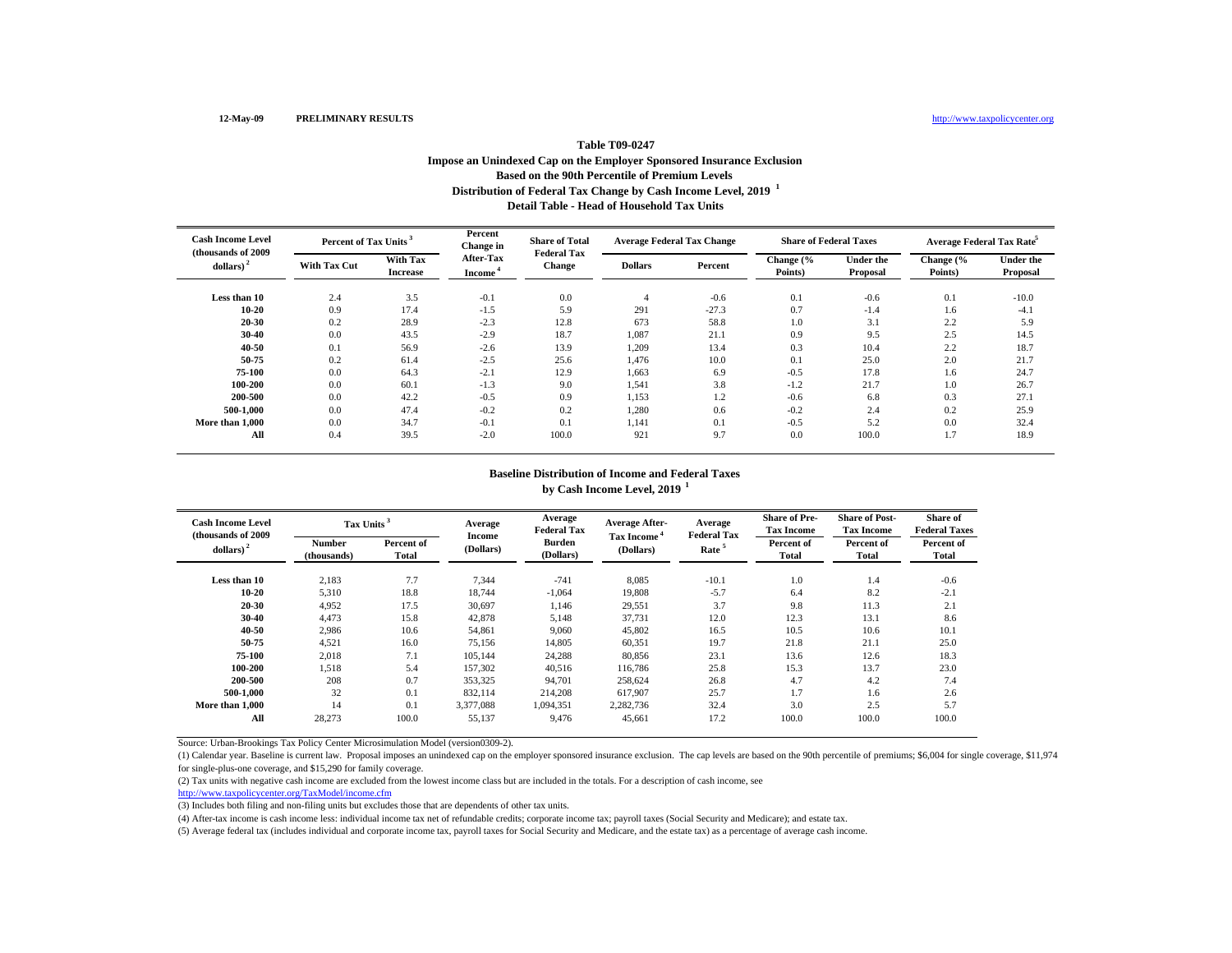# **Distribution of Federal Tax Change by Cash Income Level, 2019 1 Detail Table - Tax Units with Children Table T09-0247Impose an Unindexed Cap on the Employer Sponsored Insurance Exclusion Based on the 90th Percentile of Premium Levels**

| <b>Cash Income Level</b>            | Percent of Tax Units <sup>3</sup> |                                    | <b>Percent Change</b><br>in After-Tax | <b>Share of Total</b><br><b>Federal Tax</b> |                | <b>Average Federal Tax Change</b> | <b>Share of Federal Taxes</b> |                              | <b>Average Federal Tax Rate<sup>5</sup></b> |                              |
|-------------------------------------|-----------------------------------|------------------------------------|---------------------------------------|---------------------------------------------|----------------|-----------------------------------|-------------------------------|------------------------------|---------------------------------------------|------------------------------|
| (thousands of 2009)<br>dollars) $2$ | <b>With Tax Cut</b>               | <b>With Tax</b><br><b>Increase</b> | Income                                | Change                                      | <b>Dollars</b> | Percent                           | Change (%<br>Points)          | <b>Under the</b><br>Proposal | Change (%<br>Points)                        | <b>Under the</b><br>Proposal |
| Less than 10                        | 5.8                               | 3.7                                | 0.3                                   | $-0.1$                                      | $-22$          | 2.2                               | 0.0                           | $-0.2$                       | $-0.3$                                      | $-14.6$                      |
| $10 - 20$                           | 1.5                               | 21.1                               | $-1.9$                                | 2.1                                         | 394            | $-21.0$                           | 0.2                           | $-0.5$                       | 2.1                                         | $-7.9$                       |
| $20 - 30$                           | 0.2                               | 30.2                               | $-2.7$                                | 4.5                                         | 799            | 130.2                             | 0.3                           | 0.5                          | 2.6                                         | 4.6                          |
| 30-40                               | 0.1                               | 43.4                               | $-3.1$                                | 6.2                                         | 1,198          | 25.1                              | 0.3                           | 1.9                          | 2.8                                         | 13.9                         |
| 40-50                               | 0.1                               | 55.3                               | $-2.9$                                | 5.1                                         | 1,322          | 15.2                              | 0.2                           | 2.3                          | 2.4                                         | 18.2                         |
| 50-75                               | 0.2                               | 63.4                               | $-2.9$                                | 13.7                                        | 1,811          | 12.9                              | 0.4                           | 7.2                          | 2.4                                         | 20.9                         |
| 75-100                              | 0.0                               | 72.3                               | $-3.0$                                | 14.2                                        | 2,489          | 10.8                              | 0.4                           | 8.7                          | 2.3                                         | 23.8                         |
| 100-200                             | 0.0                               | 80.0                               | $-2.6$                                | 36.8                                        | 3.328          | 7.8                               | 0.4                           | 30.3                         | 2.0                                         | 27.2                         |
| 200-500                             | 0.0                               | 77.8                               | $-1.5$                                | 14.5                                        | 3,620          | 3.7                               | $-0.6$                        | 24.4                         | 1.0                                         | 29.5                         |
| 500-1.000                           | 0.0                               | 70.2                               | $-0.6$                                | 2.0                                         | 3,557          | 1.4                               | $-0.4$                        | 8.5                          | 0.4                                         | 30.1                         |
| More than 1,000                     | 0.0                               | 67.4                               | $-0.2$                                | 0.9                                         | 3,363          | 0.3                               | $-1.0$                        | 16.9                         | 0.1                                         | 33.2                         |
| All                                 | 0.5                               | 55.5                               | $-2.0$                                | 100.0                                       | 1.927          | 6.3                               | 0.0                           | 100.0                        | 1.5                                         | 25.9                         |

#### **Baseline Distribution of Income and Federal Taxes by Cash Income Level, 2019 <sup>1</sup>**

| <b>Cash Income Level</b><br>(thousands of 2009) |                              | Tax Units <sup>3</sup> |                     | Average<br><b>Federal Tax</b> | <b>Average After-</b>                | Average<br><b>Federal Tax</b> | <b>Share of Pre-</b><br><b>Tax Income</b> | <b>Share of Post-</b><br><b>Tax Income</b> | Share of<br><b>Federal Taxes</b> |
|-------------------------------------------------|------------------------------|------------------------|---------------------|-------------------------------|--------------------------------------|-------------------------------|-------------------------------------------|--------------------------------------------|----------------------------------|
| dollars) $2$                                    | <b>Number</b><br>(thousands) | Percent of<br>Total    | Income<br>(Dollars) | <b>Burden</b><br>(Dollars)    | Tax Income <sup>4</sup><br>(Dollars) | Rate <sup>5</sup>             | Percent of<br>Total                       | Percent of<br>Total                        | Percent of<br>Total              |
| Less than 10                                    | 2,546                        | 4.9                    | 7,027               | $-1,007$                      | 8,034                                | $-14.3$                       | 0.3                                       | 0.4                                        | $-0.2$                           |
| $10 - 20$                                       | 5,377                        | 10.4                   | 18,656              | $-1,876$                      | 20,532                               | $-10.1$                       | 1.6                                       | 2.3                                        | $-0.6$                           |
| 20-30                                           | 5,600                        | 10.8                   | 30,657              | 614                           | 30,043                               | 2.0                           | 2.7                                       | 3.4                                        | 0.2                              |
| 30-40                                           | 5,184                        | 10.0                   | 42,987              | 4,783                         | 38,205                               | 11.1                          | 3.4                                       | 4.0                                        | 1.6                              |
| 40-50                                           | 3,885                        | 7.5                    | 55,138              | 8,730                         | 46,408                               | 15.8                          | 3.3                                       | 3.7                                        | 2.2                              |
| 50-75                                           | 7,565                        | 14.6                   | 75,999              | 14,083                        | 61,916                               | 18.5                          | 8.9                                       | 9.6                                        | 6.8                              |
| 75-100                                          | 5,696                        | 11.0                   | 107,089             | 23,007                        | 84,082                               | 21.5                          | 9.4                                       | 9.8                                        | 8.3                              |
| 100-200                                         | 11.048                       | 21.3                   | 169,242             | 42.699                        | 126.543                              | 25.2                          | 28.9                                      | 28.5                                       | 29.9                             |
| 200-500                                         | 3.997                        | 7.7                    | 346,789             | 98.691                        | 248,098                              | 28.5                          | 21.4                                      | 20.2                                       | 25.0                             |
| 500-1.000                                       | 567                          | 1.1                    | 831,182             | 246,974                       | 584,208                              | 29.7                          | 7.3                                       | 6.8                                        | 8.9                              |
| More than 1,000                                 | 253                          | 0.5                    | 3,382,075           | 1,118,022                     | 2.264,052                            | 33.1                          | 13.2                                      | 11.7                                       | 17.9                             |
| All                                             | 51,871                       | 100.0                  | 124,878             | 30,418                        | 94,459                               | 24.4                          | 100.0                                     | 100.0                                      | 100.0                            |

Source: Urban-Brookings Tax Policy Center Microsimulation Model (version0309-2).

Note: Tax units with children are those claiming an exemption for children at home or away from home.

(1) Calendar year. Baseline is current law. Proposal imposes an unindexed cap on the employer sponsored insurance exclusion. The cap levels are based on the 90th percentile of premiums; \$6,004 for single coverage, \$11,974 for single-plus-one coverage, and \$15,290 for family coverage.

(2) Tax units with negative cash income are excluded from the lowest income class but are included in the totals. For a description of cash income, see

http://www.taxpolicycenter.org/TaxModel/income.cfm

(3) Includes both filing and non-filing units but excludes those that are dependents of other tax units.

(4) After-tax income is cash income less: individual income tax net of refundable credits; corporate income tax; payroll taxes (Social Security and Medicare); and estate tax.